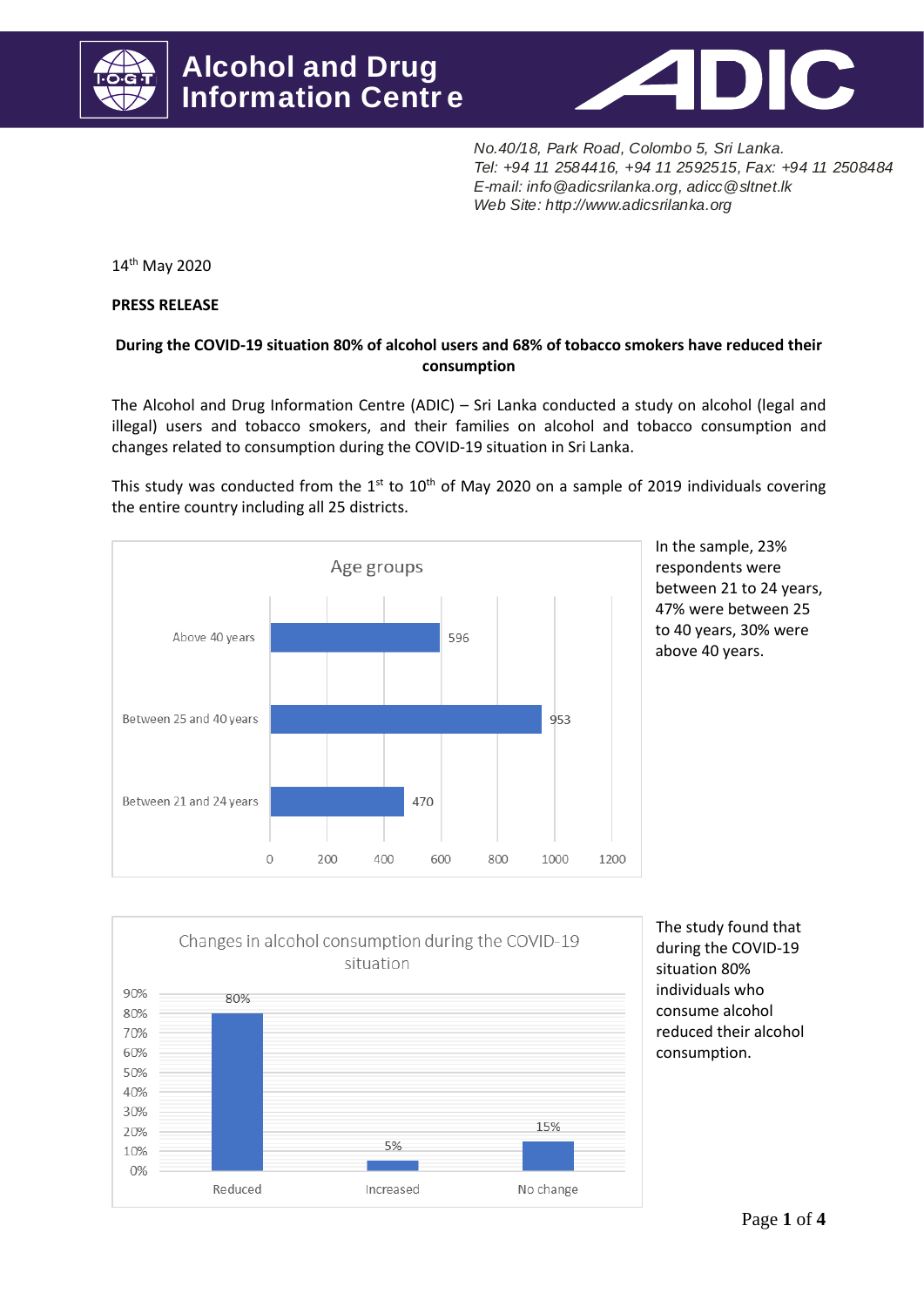## Main factors for reducing alcohol consumption





The opinion of 84% respondents who quit/ reduced alcohol consumption was that restrictions on alcohol availability was helpful in quitting/reducing their alcohol consumption. It can be concluded that, a large proportion of respondents held this opinion because under normal circumstances many users miss out on the benefits of becoming free from alcohol use unlike in

the special situation during COVID-19 which would have enabled them to experience first-hand the benefits of becoming alcohol-free. Only 16% respondents claimed the restrictions did not help them to quit or reduce their alcohol consumption.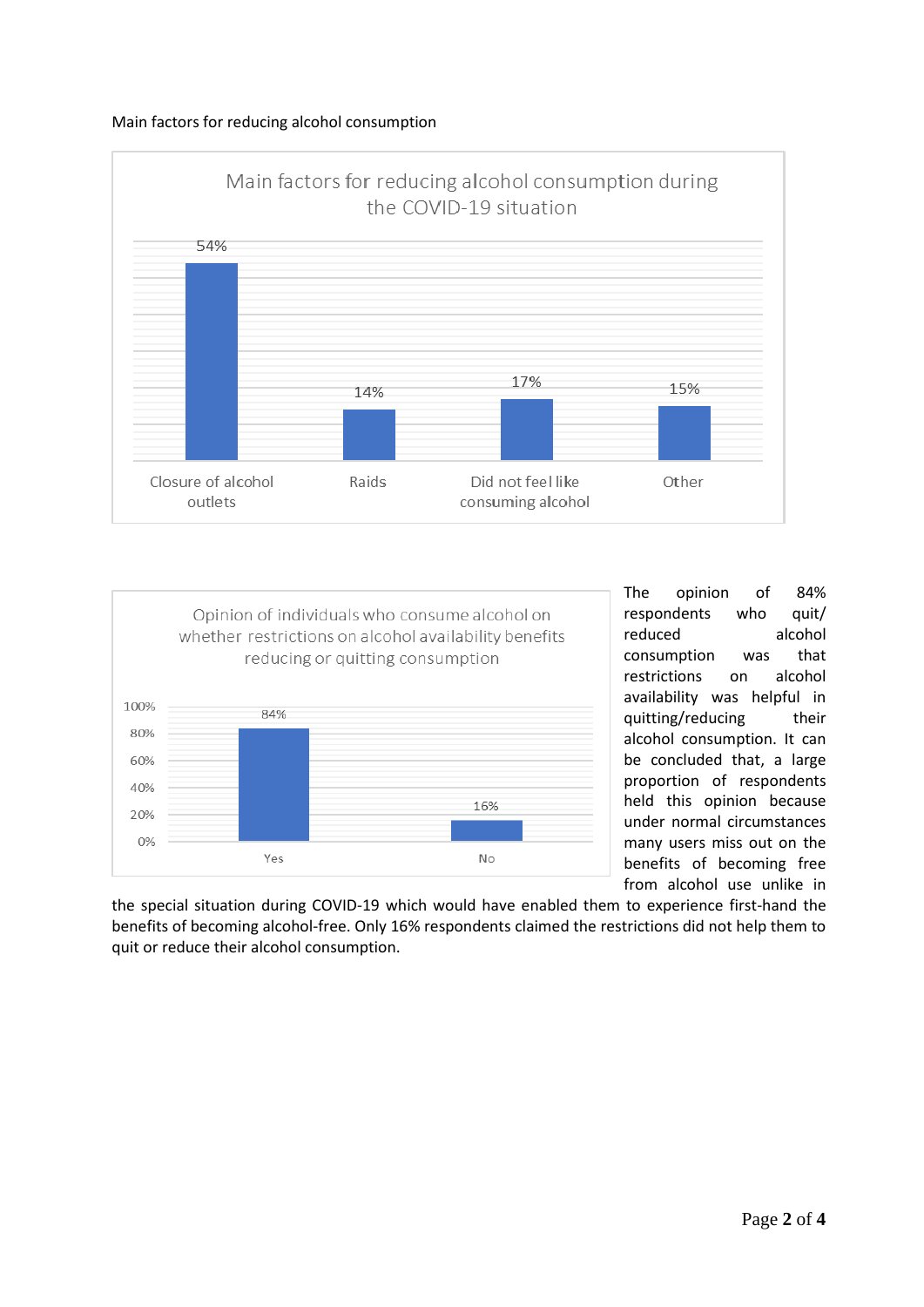According to the responses of wives of men who consume alcohol, 49% reported a reduction in family problems and, 40% reported an increase in family savings, due to husband reducing alcohol use.





This graph shows that out of those who were smoking tobacco, a majority of 68% reduced their tobacco smoking during the COVID-19 situation. Among them, 48% have reduced tobacco smoking while 20% quit smoking tobacco. The possible reason for this result is that many individuals who smoke tobacco would have used the

restricted availability of tobacco during COVID-19 as an opportunity to reduce or quit their smoking.



51% of those who reduced/ quit tobacco smoking during COVID-19 reported they are prepared to continue this change in the future even after the situation normalizes.